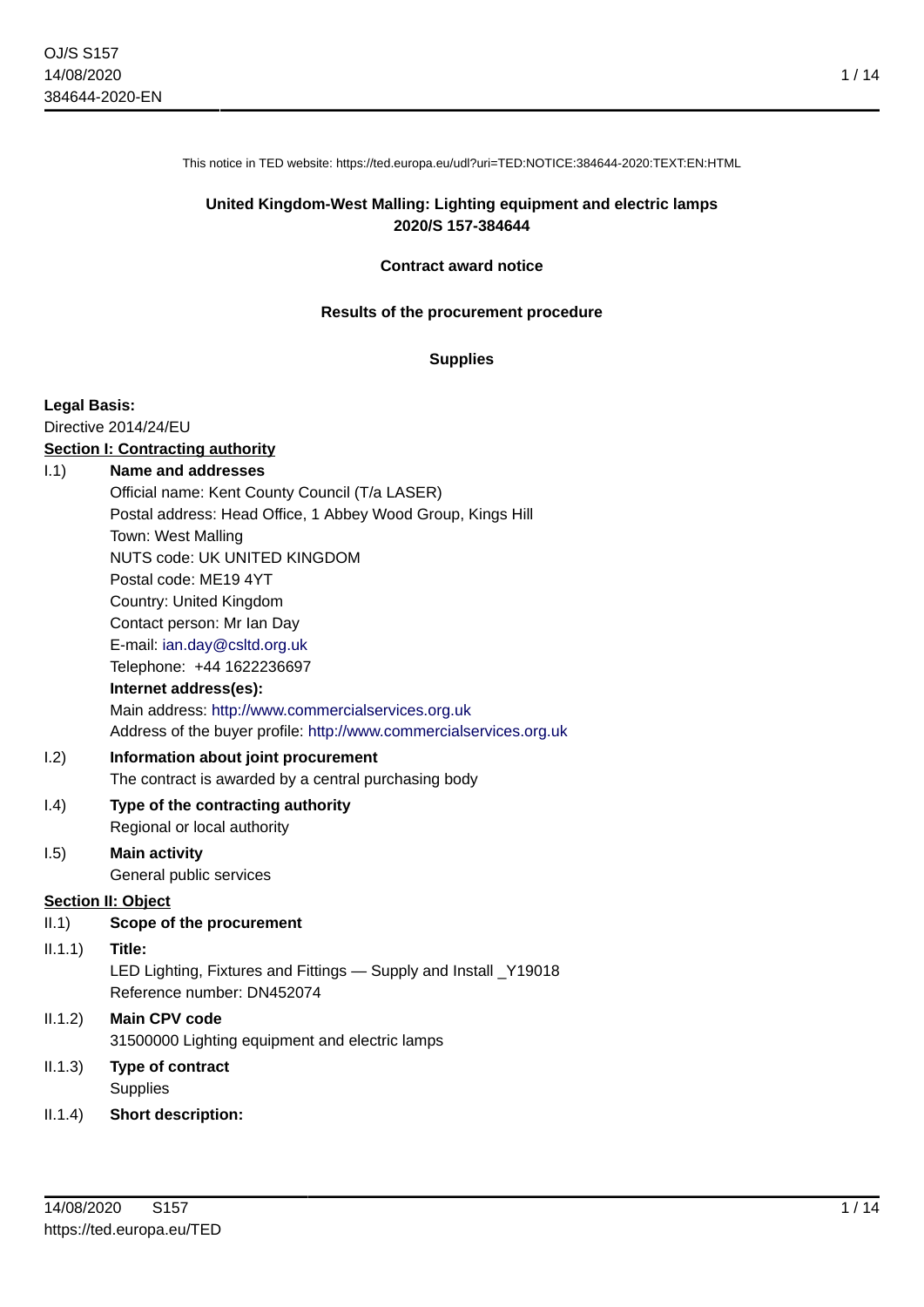agreement is divided into three separate lots:

Lot 1: Supply of LED Lighting and Associated Equipment; Lot 2: Installation of LED Lighting and Associated Equipment; Lot 3: Supply and Installation of LED Lighting and Associated Equipment, including the provision of end to end project specification and management. II.1.6) **Information about lots** This contract is divided into lots: yes II.1.7) **Total value of the procurement (excluding VAT)** Lowest offer: 0.01 GBP / Highest offer: 50 000 000.00 GBP taken into consideration II.2) **Description** II.2.1) **Title:** Supply of LED Lighting and Associated Equipment Lot No: 1 II.2.2) **Additional CPV code(s)** 31500000 Lighting equipment and electric lamps II.2.3) **Place of performance** NUTS code: UK UNITED KINGDOM II.2.4) **Description of the procurement:** Lot 1 covers supply of LED lighting and associated equipment. The purpose of this lot is to provide the contracting authority and participating authority with a 'catalogue' of LED lighting equipment that they may purchase from an approved range of suppliers. This lot may be of interest to LED lighting manufacturers and LED lighting electrical wholesalers/distributors. II.2.5) **Award criteria** Quality criterion - Name: Value for money / Weighting: 30 Quality criterion - Name: Stock levels / Weighting: 15 Quality criterion - Name: Social value / Weighting: 5 Quality criterion - Name: Quality of goods / Weighting: 14 Quality criterion - Name: Account management/service / Weighting: 13 Quality criterion - Name: Reporting and monitoring / Weighting: 5 Quality criterion - Name: Health and safety / Weighting: 5 Quality criterion - Name: Robust supply chain / Weighting: 5 Price - Weighting: 8 II.2.11) **Information about options** Options: no II.2.13) **Information about European Union funds** The procurement is related to a project and/or programme financed by European Union funds: no II.2.14) **Additional information** II.2) **Description** II.2.1) **Title:**

Framework agreement (the Agreement) for LED lighting, fixtures and fittings – supply and install. The framework

Installation of LED Lighting and Associated Equipment Lot No: 2

II.2.2) **Additional CPV code(s)** 45310000 Electrical installation work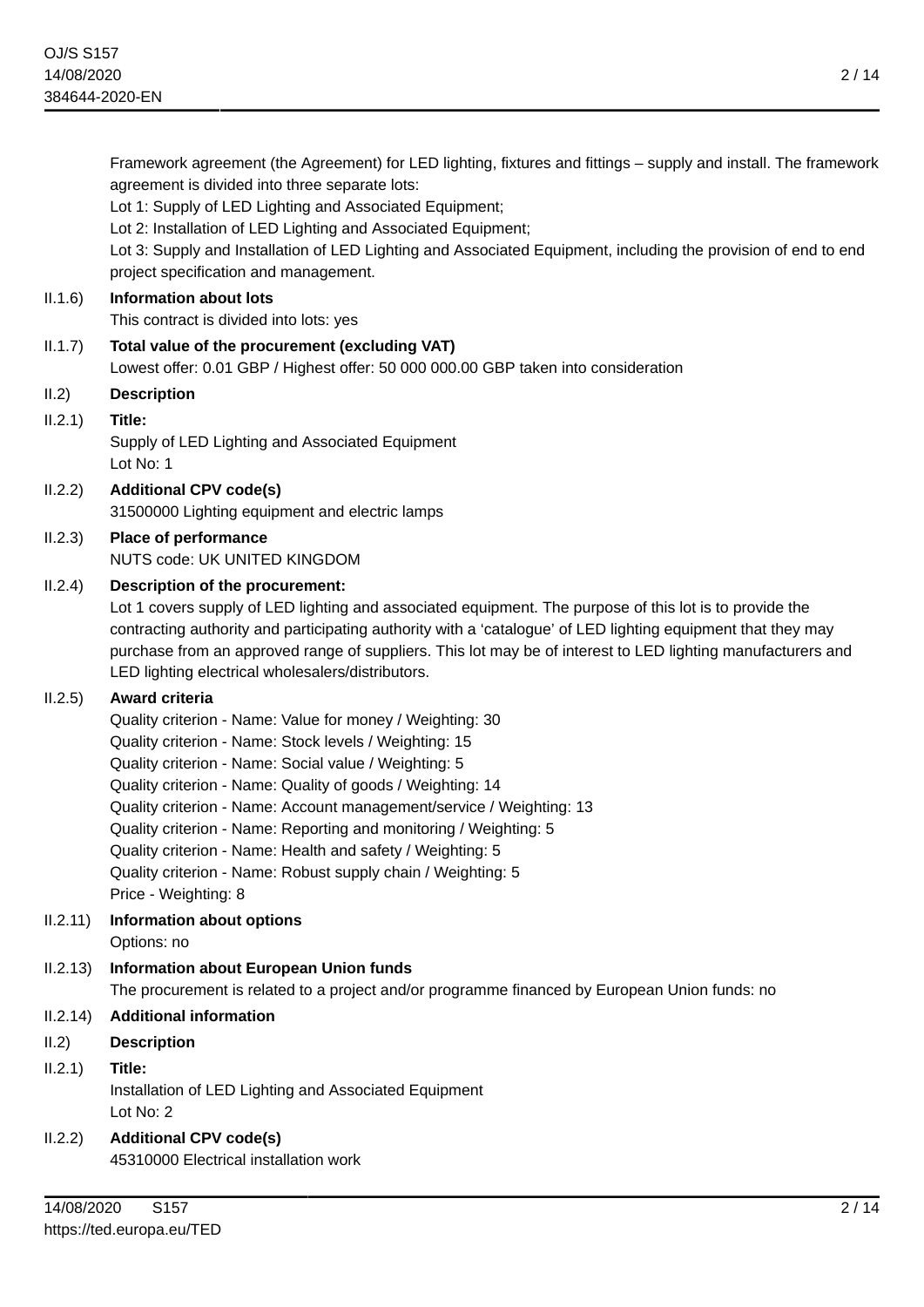II.2.3) **Place of performance**

|          | NUTS code: UK UNITED KINGDOM                                                                                                                                                                                                                                                                                                                                                                                                                                                                                                                                                                                                                                                                   |
|----------|------------------------------------------------------------------------------------------------------------------------------------------------------------------------------------------------------------------------------------------------------------------------------------------------------------------------------------------------------------------------------------------------------------------------------------------------------------------------------------------------------------------------------------------------------------------------------------------------------------------------------------------------------------------------------------------------|
| II.2.4)  | Description of the procurement:<br>Lot 2 covers installation of LED lighting and associated equipment. The purpose of this lot is to provide the<br>contracting authority or participating authority with a list of suppliers who can install LED lighting and associated<br>equipment specified and procured by the contracting authority or participating authority. This lot may be of<br>interest to appropriately qualified commercial electrical organisations experienced in the installation of LED<br>lighting.                                                                                                                                                                       |
| II.2.5)  | Award criteria<br>Quality criterion - Name: Value for money / Weighting: 30                                                                                                                                                                                                                                                                                                                                                                                                                                                                                                                                                                                                                    |
|          | Quality criterion - Name: Social value / Weighting: 5                                                                                                                                                                                                                                                                                                                                                                                                                                                                                                                                                                                                                                          |
|          | Quality criterion - Name: Quality of works / Weighting: 10<br>Quality criterion - Name: Accounmt management/service / Weighting: 11                                                                                                                                                                                                                                                                                                                                                                                                                                                                                                                                                            |
|          | Quality criterion - Name: Reporting and monitoring / Weighting: 3                                                                                                                                                                                                                                                                                                                                                                                                                                                                                                                                                                                                                              |
|          | Quality criterion - Name: Health and safety / Weighting: 25                                                                                                                                                                                                                                                                                                                                                                                                                                                                                                                                                                                                                                    |
|          | Quality criterion - Name: Resourcing and staff / Weighting: 10<br>Quality criterion - Name: Robust supply chain / Weighting: 3                                                                                                                                                                                                                                                                                                                                                                                                                                                                                                                                                                 |
|          | Price - Weighting: 3                                                                                                                                                                                                                                                                                                                                                                                                                                                                                                                                                                                                                                                                           |
| II.2.11) | <b>Information about options</b>                                                                                                                                                                                                                                                                                                                                                                                                                                                                                                                                                                                                                                                               |
| II.2.13) | Options: no<br>Information about European Union funds                                                                                                                                                                                                                                                                                                                                                                                                                                                                                                                                                                                                                                          |
|          | The procurement is related to a project and/or programme financed by European Union funds: no                                                                                                                                                                                                                                                                                                                                                                                                                                                                                                                                                                                                  |
| II.2.14) | <b>Additional information</b>                                                                                                                                                                                                                                                                                                                                                                                                                                                                                                                                                                                                                                                                  |
| II.2)    | <b>Description</b>                                                                                                                                                                                                                                                                                                                                                                                                                                                                                                                                                                                                                                                                             |
| II.2.1)  | Title:<br>Supply and Installation of LED Lighting and Associated Equipment<br>Lot No: 3                                                                                                                                                                                                                                                                                                                                                                                                                                                                                                                                                                                                        |
| II.2.2)  | <b>Additional CPV code(s)</b>                                                                                                                                                                                                                                                                                                                                                                                                                                                                                                                                                                                                                                                                  |
| II.2.3)  | 31500000 Lighting equipment and electric lamps<br><b>Place of performance</b>                                                                                                                                                                                                                                                                                                                                                                                                                                                                                                                                                                                                                  |
|          | NUTS code: UK UNITED KINGDOM                                                                                                                                                                                                                                                                                                                                                                                                                                                                                                                                                                                                                                                                   |
| II.2.4)  | Description of the procurement:                                                                                                                                                                                                                                                                                                                                                                                                                                                                                                                                                                                                                                                                |
|          | Lot 3 covers both supply and installation of LED lighting and associated equipment. The purpose of this lot<br>is to provide full, specialist end to end project management and delivery, including specification, health and<br>safety provision and management, supply and installation of LED lighting and associated equipment and<br>all associated project management requirements. This lot can be accessed by the contracting authority and<br>participating authorities via self-service. This lot may be of interest to experienced specialist LED supply and<br>install businesses with a track record of providing an end to end service from specification to project completion. |
| II.2.5)  | Award criteria<br>Quality criterion - Name: Value for money / Weighting: 10<br>Quality criterion - Name: Social value / Weighting: 5<br>Quality criterion - Name: Quality of goods and works / Weighting: 27<br>Quality criterion - Name: Account management / Weighting: 10<br>Quality criterion - Name: Reporting and monitoring / Weighting: 5                                                                                                                                                                                                                                                                                                                                              |
|          |                                                                                                                                                                                                                                                                                                                                                                                                                                                                                                                                                                                                                                                                                                |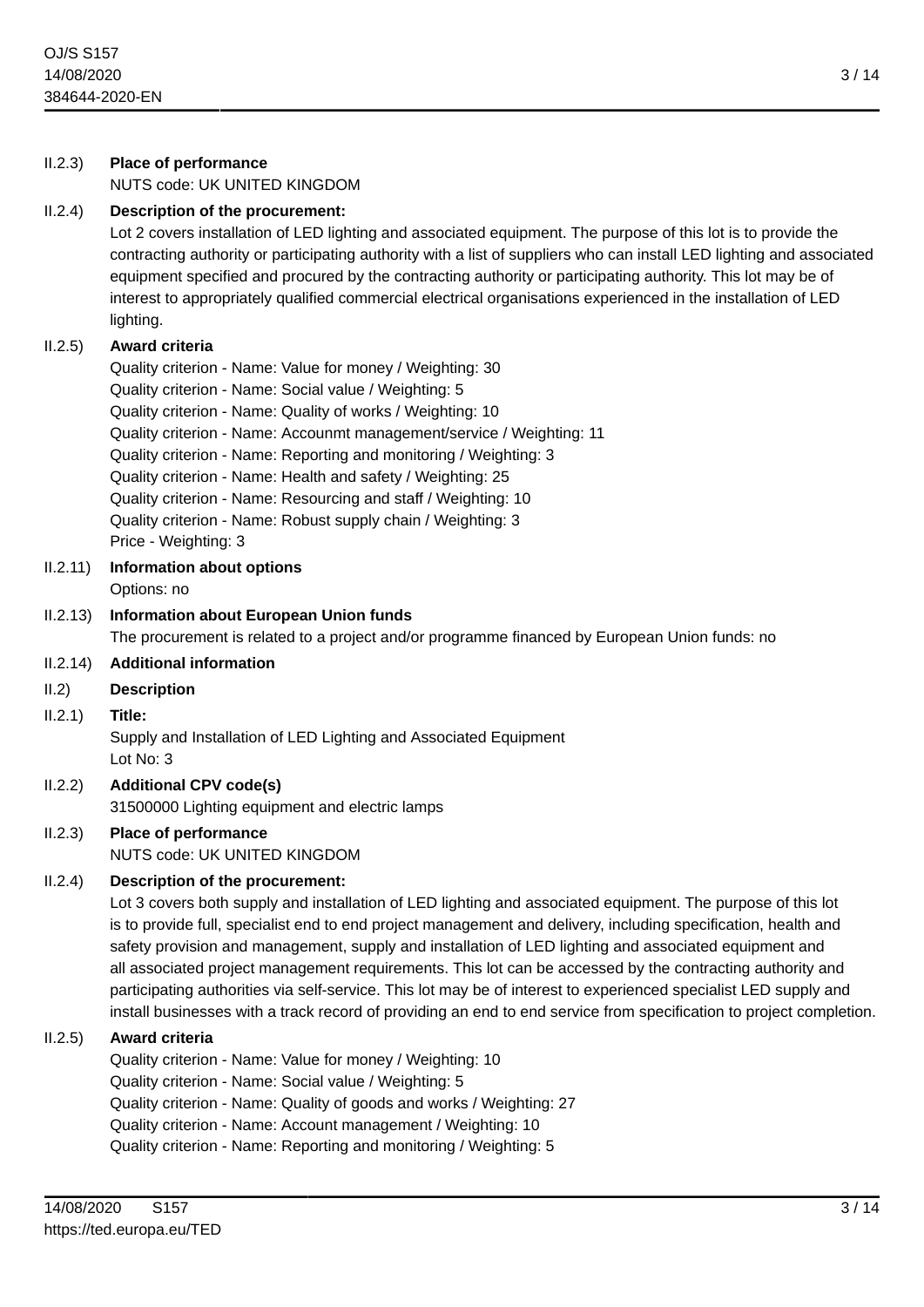Quality criterion - Name: Health and safety / Weighting: 20 Quality criterion - Name: Resourcing and staff / Weighting: 13 Quality criterion - Name: Robust supply chain / Weighting: 5 Price - Weighting: 5

### II.2.11) **Information about options** Options: no

II.2.13) **Information about European Union funds**

The procurement is related to a project and/or programme financed by European Union funds: no

### II.2.14) **Additional information**

### **Section IV: Procedure**

IV.1) **Description**

- IV.1.1) **Type of procedure** Open procedure
- IV.1.3) **Information about a framework agreement or a dynamic purchasing system** The procurement involves the establishment of a framework agreement
- IV.1.6) **Information about electronic auction**
- IV.1.8) **Information about the Government Procurement Agreement (GPA)** The procurement is covered by the Government Procurement Agreement: no

### IV.2) **Administrative information**

- IV.2.1) **Previous publication concerning this procedure** Notice number in the OJ S: [2019/S 238-583232](https://ted.europa.eu/udl?uri=TED:NOTICE:583232-2019:TEXT:EN:HTML)
- IV.2.8) **Information about termination of dynamic purchasing system**
- IV.2.9) **Information about termination of call for competition in the form of a prior information notice**

### **Section V: Award of contract**

**Contract No:** LED Lighting, Fixtures and Fittings – Supply and Install \_Y19018

**Lot No:** 1

A contract/lot is awarded: yes

### V.2) **Award of contract**

# V.2.1) **Date of conclusion of the contract:**

01/07/2020

# V.2.2) **Information about tenders**

Number of tenders received: 10 Number of tenders received from SMEs: 9 Number of tenders received from tenderers from other EU Member States: 0 Number of tenders received from tenderers from non-EU Member States: 0 Number of tenders received by electronic means: 10 The contract has been awarded to a group of economic operators: no

# V.2.3) **Name and address of the contractor**

Official name: Pilot Group Town: Manchester NUTS code: UK UNITED KINGDOM Country: United Kingdom The contractor is an SME: yes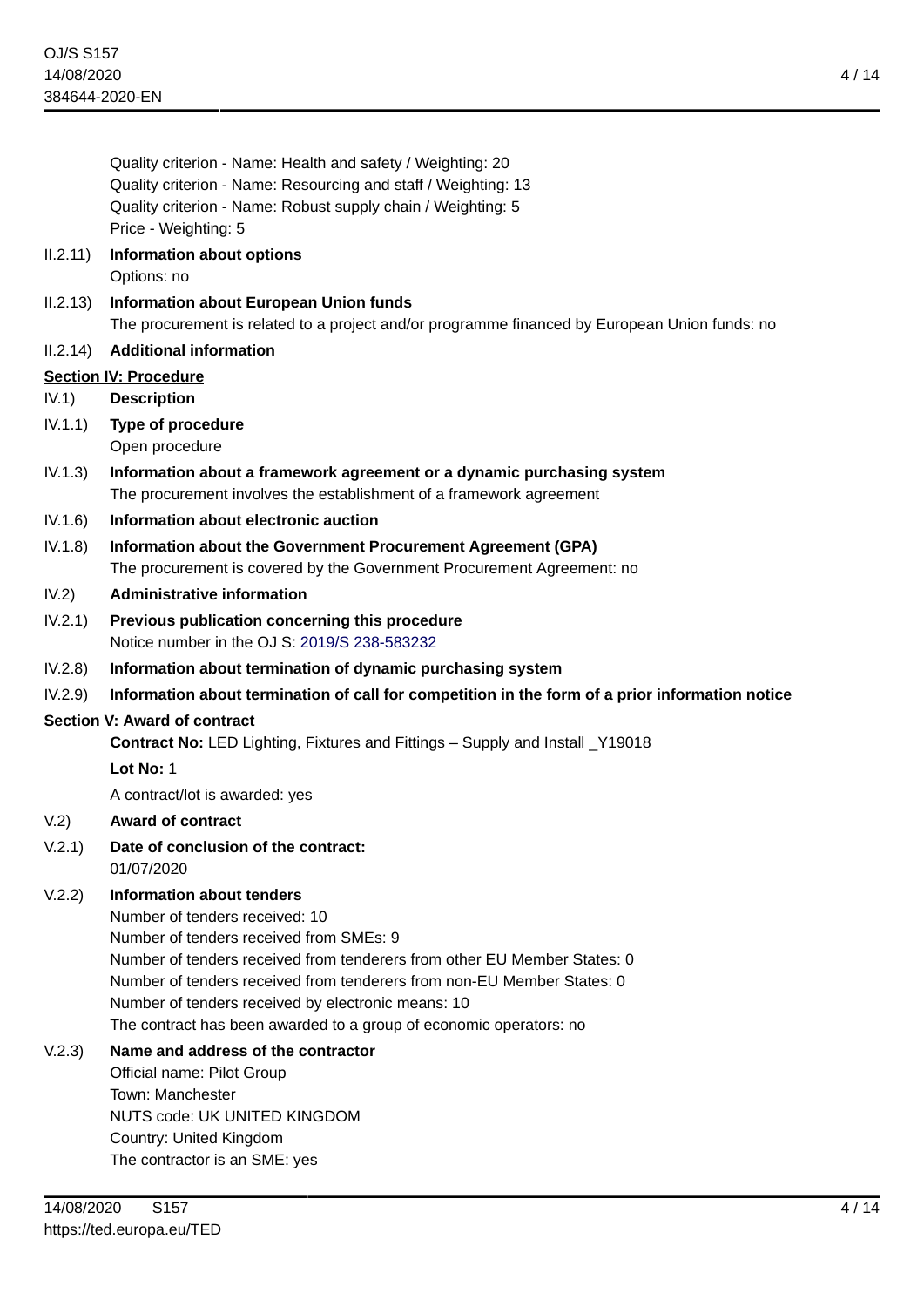| V.2.4) | Information on value of the contract/lot (excluding VAT)<br>Lowest offer: 0.01 GBP / Highest offer: 50 000 000.00 GBP taken into consideration                                                                                                               |
|--------|--------------------------------------------------------------------------------------------------------------------------------------------------------------------------------------------------------------------------------------------------------------|
| V.2.5) | Information about subcontracting                                                                                                                                                                                                                             |
|        | Section V: Award of contract                                                                                                                                                                                                                                 |
|        | Contract No: Y19018                                                                                                                                                                                                                                          |
|        | Lot No: $1$                                                                                                                                                                                                                                                  |
|        | A contract/lot is awarded: yes                                                                                                                                                                                                                               |
| V.2)   | <b>Award of contract</b>                                                                                                                                                                                                                                     |
| V.2.1) | Date of conclusion of the contract:<br>01/07/2020                                                                                                                                                                                                            |
| V.2.2) | Information about tenders<br>Number of tenders received: 10<br>Number of tenders received from SMEs: 9<br>Number of tenders received from tenderers from other EU Member States: 0<br>Number of tenders received from tenderers from non-EU Member States: 0 |
|        | Number of tenders received by electronic means: 10<br>The contract has been awarded to a group of economic operators: no                                                                                                                                     |
| V.2.3) | Name and address of the contractor<br>Official name: Kew Electrical<br>Town: Portslade<br><b>NUTS code: UK UNITED KINGDOM</b><br>Country: United Kingdom<br>The contractor is an SME: yes                                                                    |
| V.2.4) | Information on value of the contract/lot (excluding VAT)<br>Lowest offer: 0.01 GBP / Highest offer: 50 000 000.00 GBP taken into consideration                                                                                                               |
| V.2.5) | Information about subcontracting                                                                                                                                                                                                                             |
|        | Section V: Award of contract                                                                                                                                                                                                                                 |
|        | Contract No: Y19018                                                                                                                                                                                                                                          |
|        | Lot No: $1$                                                                                                                                                                                                                                                  |
|        | A contract/lot is awarded: yes                                                                                                                                                                                                                               |
| V.2)   | <b>Award of contract</b>                                                                                                                                                                                                                                     |
| V.2.1) | Date of conclusion of the contract:<br>01/07/2020                                                                                                                                                                                                            |
| V.2.2) | Information about tenders<br>Number of tenders received: 10<br>Number of tenders received from SMEs: 9<br>Number of tenders received from tenderers from other EU Member States: 0                                                                           |

Number of tenders received from tenderers from non-EU Member States: 0

Number of tenders received by electronic means: 10

The contract has been awarded to a group of economic operators: no

# V.2.3) **Name and address of the contractor**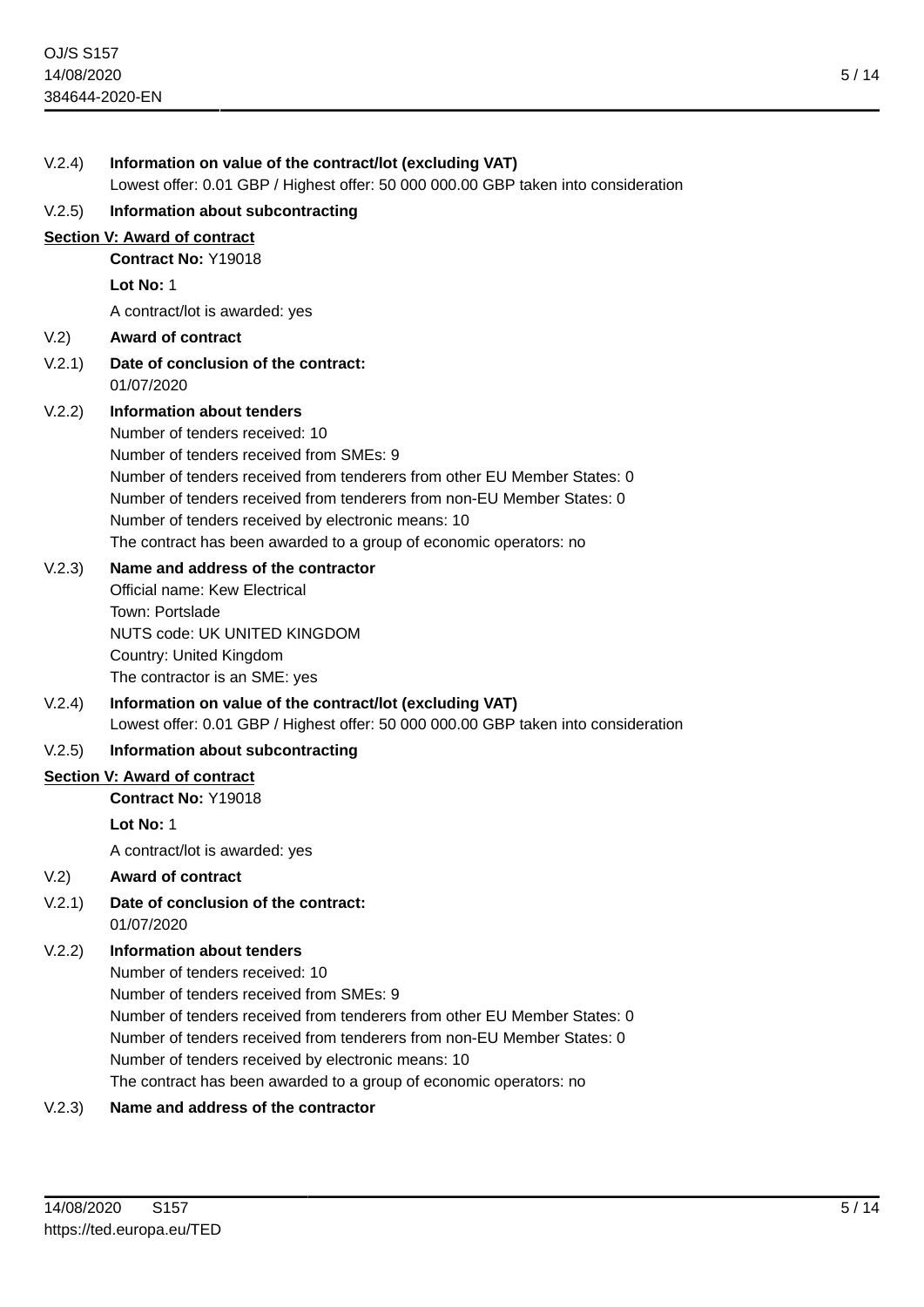6 / 14

Official name: Amble Electrical Town: Luton NUTS code: UK UNITED KINGDOM Country: United Kingdom The contractor is an SME: yes

### V.2.4) **Information on value of the contract/lot (excluding VAT)** Lowest offer: 0.01 GBP / Highest offer: 50 000 000.00 GBP taken into consideration

### V.2.5) **Information about subcontracting**

### **Section V: Award of contract**

**Contract No:** Y19018

### **Lot No:** 1

A contract/lot is awarded: yes

### V.2) **Award of contract**

V.2.1) **Date of conclusion of the contract:** 01/07/2020

### V.2.2) **Information about tenders**

Number of tenders received: 10 Number of tenders received from SMEs: 9 Number of tenders received from tenderers from other EU Member States: 0 Number of tenders received from tenderers from non-EU Member States: 0 Number of tenders received by electronic means: 10 The contract has been awarded to a group of economic operators: no

### V.2.3) **Name and address of the contractor**

Official name: Smart Electronic Town: Winkfield NUTS code: UK UNITED KINGDOM Country: United Kingdom The contractor is an SME: yes

### V.2.4) **Information on value of the contract/lot (excluding VAT)** Lowest offer: 0.01 GBP / Highest offer: 50 000 000.00 GBP taken into consideration

V.2.5) **Information about subcontracting**

### **Section V: Award of contract**

**Contract No:** Y19018

**Lot No:** 1

A contract/lot is awarded: yes

### V.2) **Award of contract**

V.2.1) **Date of conclusion of the contract:** 01/07/2020

### V.2.2) **Information about tenders**

Number of tenders received: 10 Number of tenders received from SMEs: 9 Number of tenders received from tenderers from other EU Member States: 0 Number of tenders received from tenderers from non-EU Member States: 0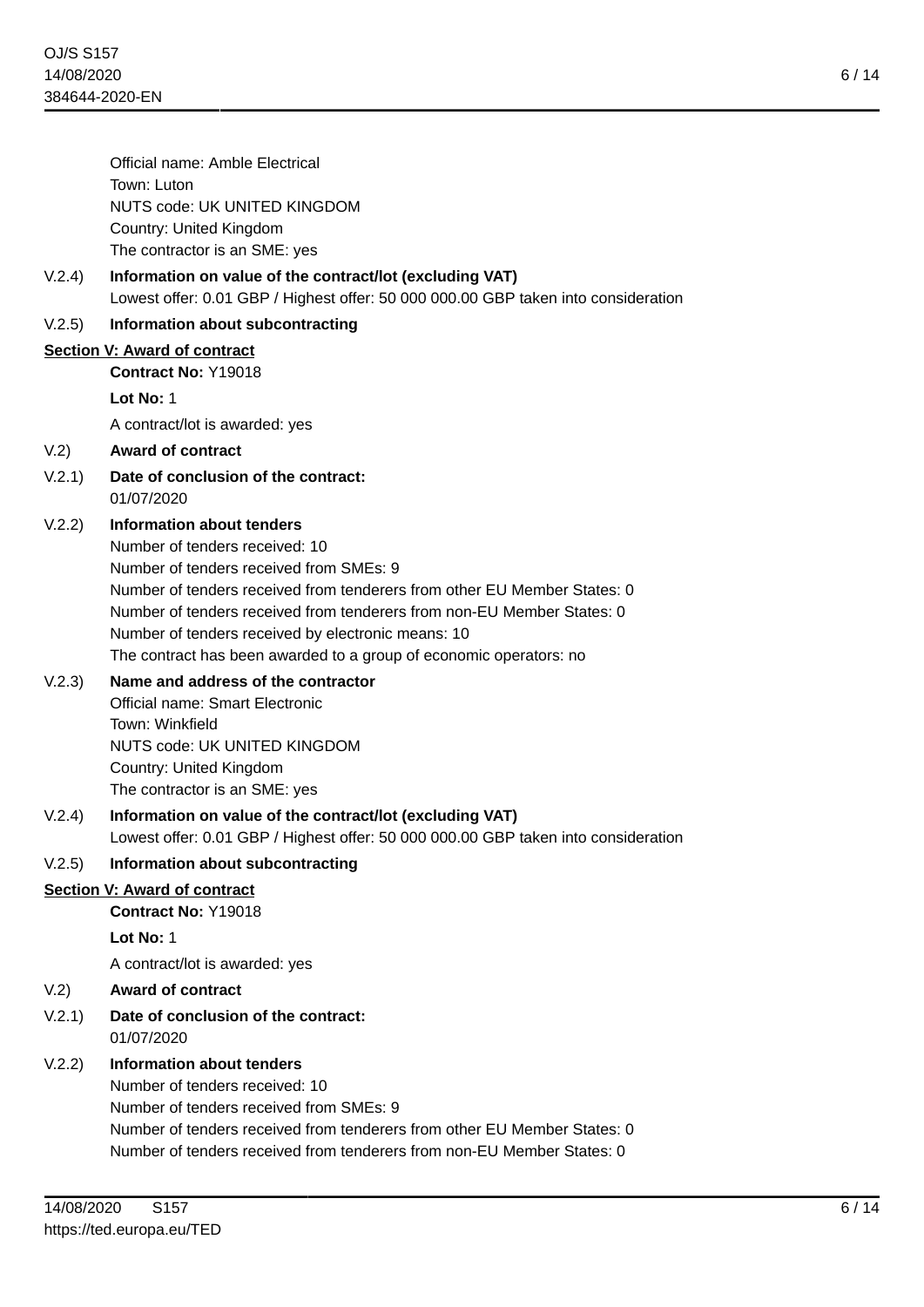Number of tenders received by electronic means: 10 The contract has been awarded to a group of economic operators: no V.2.3) **Name and address of the contractor** Official name: Lyco Direct Town: Milton Keynes NUTS code: UK UNITED KINGDOM Country: United Kingdom The contractor is an SME: yes V.2.4) **Information on value of the contract/lot (excluding VAT)** Lowest offer: 0.01 GBP / Highest offer: 50 000 000.00 GBP taken into consideration V.2.5) **Information about subcontracting Section V: Award of contract Contract No:** Y19018 **Lot No:** 2 A contract/lot is awarded: yes V.2) **Award of contract** V.2.1) **Date of conclusion of the contract:** 01/07/2020 V.2.2) **Information about tenders** Number of tenders received: 8 Number of tenders received from SMEs: 7 Number of tenders received from tenderers from other EU Member States: 0 Number of tenders received from tenderers from non-EU Member States: 0 Number of tenders received by electronic means: 8 The contract has been awarded to a group of economic operators: no V.2.3) **Name and address of the contractor** Official name: Taylor Technology Town: Erith NUTS code: UK UNITED KINGDOM Country: United Kingdom The contractor is an SME: yes V.2.4) **Information on value of the contract/lot (excluding VAT)** Lowest offer: 0.01 GBP / Highest offer: 50 000 000.00 GBP taken into consideration V.2.5) **Information about subcontracting Section V: Award of contract Contract No:** Y19018 **Lot No:** 2 A contract/lot is awarded: yes V.2) **Award of contract** V.2.1) **Date of conclusion of the contract:** 01/07/2020 V.2.2) **Information about tenders** Number of tenders received: 8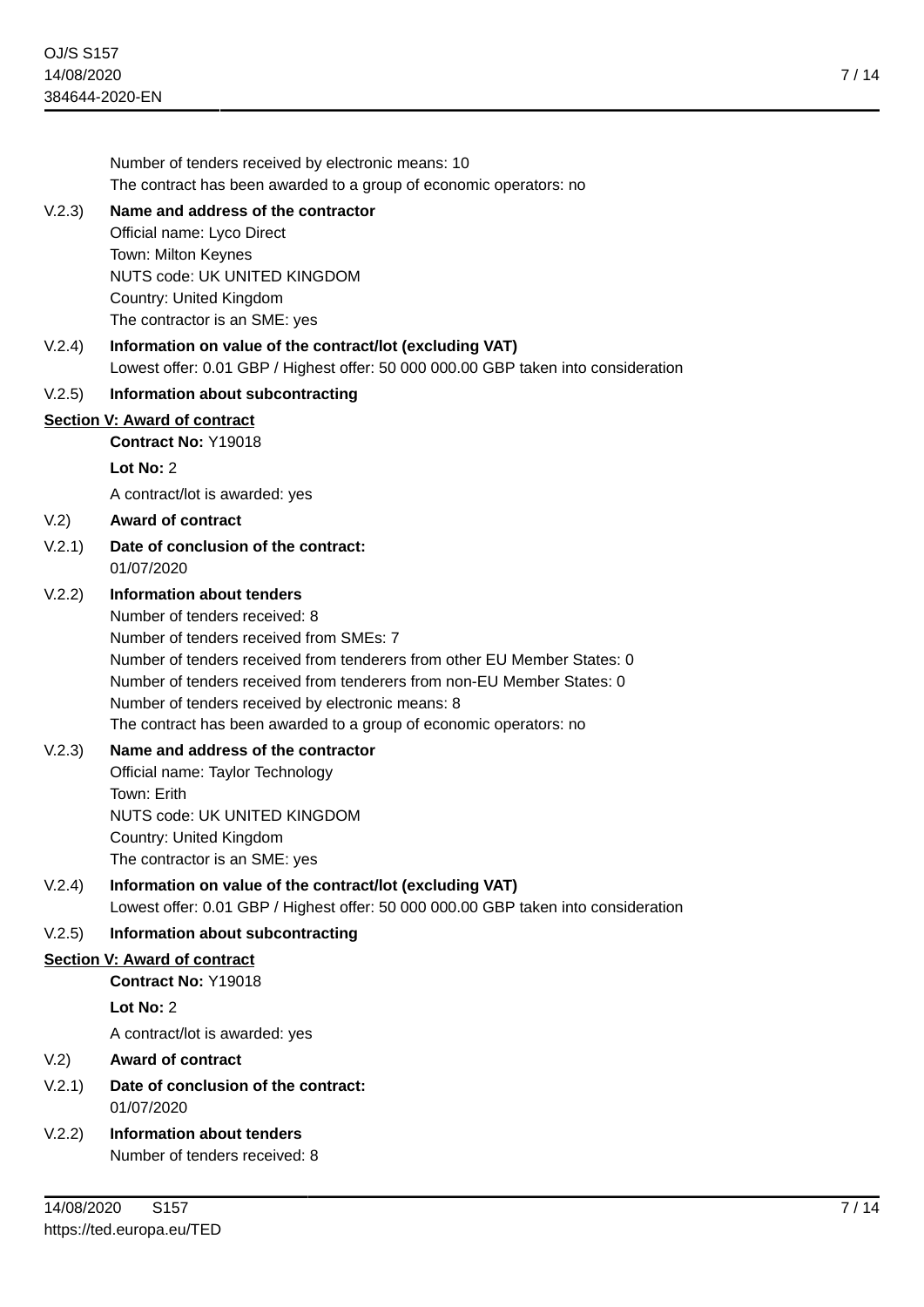|        | Number of tenders received from SMEs: 7<br>Number of tenders received from tenderers from other EU Member States: 0<br>Number of tenders received from tenderers from non-EU Member States: 0<br>Number of tenders received by electronic means: 8<br>The contract has been awarded to a group of economic operators: no                                                                      |
|--------|-----------------------------------------------------------------------------------------------------------------------------------------------------------------------------------------------------------------------------------------------------------------------------------------------------------------------------------------------------------------------------------------------|
| V.2.3) | Name and address of the contractor<br>Official name: Bright Spark<br>Town: Arundel<br>NUTS code: UK UNITED KINGDOM<br>Country: United Kingdom<br>The contractor is an SME: yes                                                                                                                                                                                                                |
| V.2.4) | Information on value of the contract/lot (excluding VAT)<br>Lowest offer: 0.01 GBP / Highest offer: 50 000 000.00 GBP taken into consideration                                                                                                                                                                                                                                                |
| V.2.5) | Information about subcontracting                                                                                                                                                                                                                                                                                                                                                              |
|        | <b>Section V: Award of contract</b>                                                                                                                                                                                                                                                                                                                                                           |
|        | <b>Contract No: Y19018</b>                                                                                                                                                                                                                                                                                                                                                                    |
|        | Lot No: $2$                                                                                                                                                                                                                                                                                                                                                                                   |
|        | A contract/lot is awarded: yes                                                                                                                                                                                                                                                                                                                                                                |
| V.2)   | <b>Award of contract</b>                                                                                                                                                                                                                                                                                                                                                                      |
| V.2.1) | Date of conclusion of the contract:<br>01/07/2020                                                                                                                                                                                                                                                                                                                                             |
| V.2.2) | <b>Information about tenders</b><br>Number of tenders received: 8<br>Number of tenders received from SMEs: 7<br>Number of tenders received from tenderers from other EU Member States: 0<br>Number of tenders received from tenderers from non-EU Member States: 0<br>Number of tenders received by electronic means: 8<br>The contract has been awarded to a group of economic operators: no |
| V.2.3) | Name and address of the contractor<br>Official name: NCS Technology<br>Town: Maidstone<br>NUTS code: UK UNITED KINGDOM<br>Country: United Kingdom<br>The contractor is an SME: yes                                                                                                                                                                                                            |
| V.2.4) | Information on value of the contract/lot (excluding VAT)<br>Lowest offer: 0.01 GBP / Highest offer: 50 000 000.00 GBP taken into consideration                                                                                                                                                                                                                                                |
| V.2.5) | Information about subcontracting                                                                                                                                                                                                                                                                                                                                                              |
|        | <b>Section V: Award of contract</b>                                                                                                                                                                                                                                                                                                                                                           |
|        | Contract No: Y19018                                                                                                                                                                                                                                                                                                                                                                           |
|        | Lot No: 2                                                                                                                                                                                                                                                                                                                                                                                     |
|        | A contract/lot is awarded: yes                                                                                                                                                                                                                                                                                                                                                                |
| V.2)   | <b>Award of contract</b>                                                                                                                                                                                                                                                                                                                                                                      |
| V.2.1) | Date of conclusion of the contract:                                                                                                                                                                                                                                                                                                                                                           |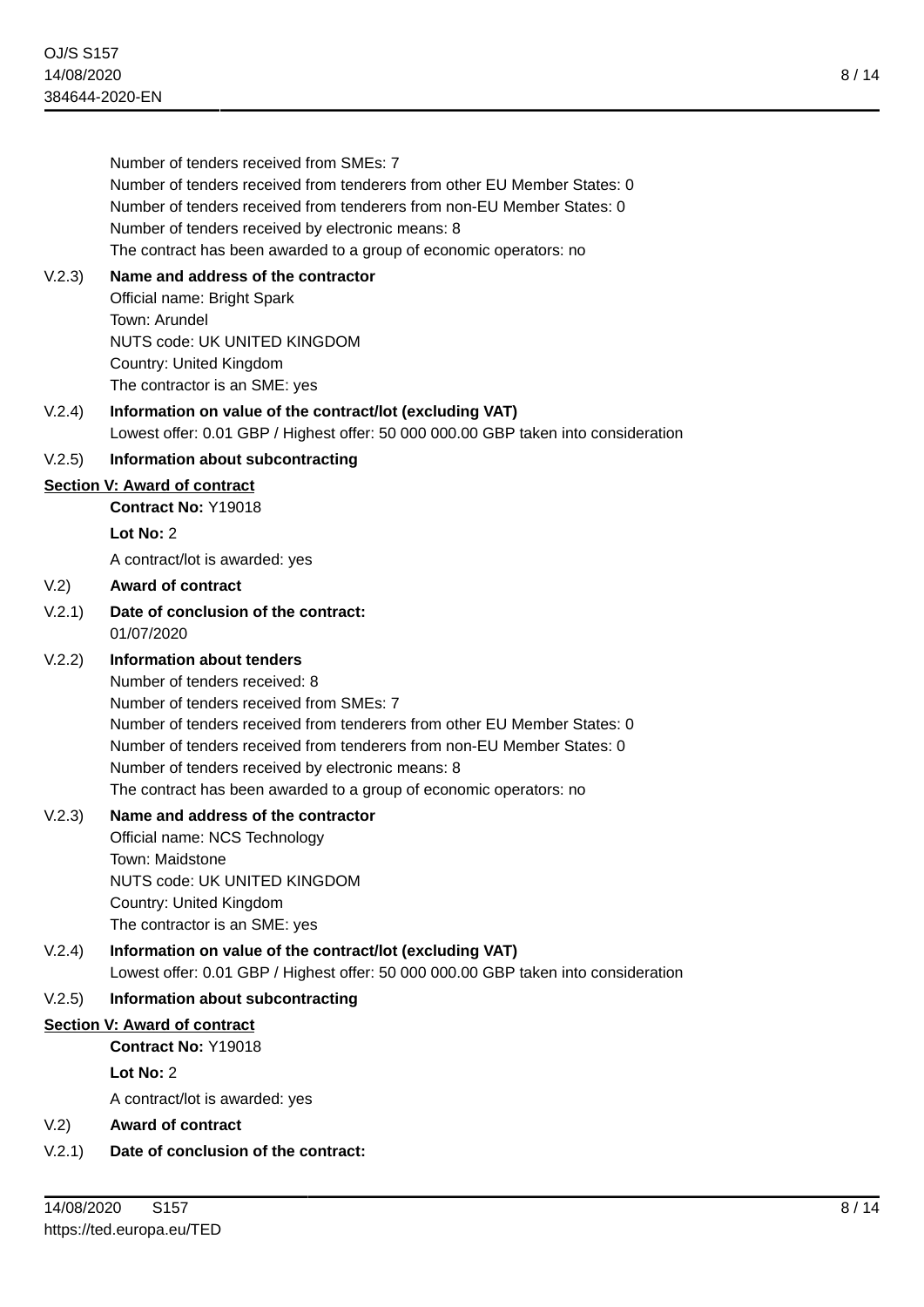#### 01/07/2020

### V.2.2) **Information about tenders**

Number of tenders received: 8 Number of tenders received from SMEs: 7 Number of tenders received from tenderers from other EU Member States: 0 Number of tenders received from tenderers from non-EU Member States: 0 Number of tenders received by electronic means: 8 The contract has been awarded to a group of economic operators: no

### V.2.3) **Name and address of the contractor** Official name: Mears Ltd Town: Welwyn Garden City NUTS code: UK UNITED KINGDOM Country: United Kingdom The contractor is an SME: no

### V.2.4) **Information on value of the contract/lot (excluding VAT)** Lowest offer: 0.01 GBP / Highest offer: 50 000 000.00 GBP taken into consideration

#### V.2.5) **Information about subcontracting**

#### **Section V: Award of contract**

**Contract No:** Y19018

# **Lot No:** 2

A contract/lot is awarded: yes

#### V.2) **Award of contract**

V.2.1) **Date of conclusion of the contract:** 01/07/2020

### V.2.2) **Information about tenders**

Number of tenders received: 8 Number of tenders received from SMEs: 7 Number of tenders received from tenderers from other EU Member States: 0 Number of tenders received from tenderers from non-EU Member States: 0 Number of tenders received by electronic means: 8 The contract has been awarded to a group of economic operators: no

### V.2.3) **Name and address of the contractor**

Official name: Delron Services Town: Maidstone NUTS code: UK UNITED KINGDOM Country: United Kingdom The contractor is an SME: yes

### V.2.4) **Information on value of the contract/lot (excluding VAT)** Lowest offer: 0.01 GBP / Highest offer: 50 000 000.00 GBP taken into consideration

### V.2.5) **Information about subcontracting**

### **Section V: Award of contract**

**Contract No:** Y19018 **Lot No:** 2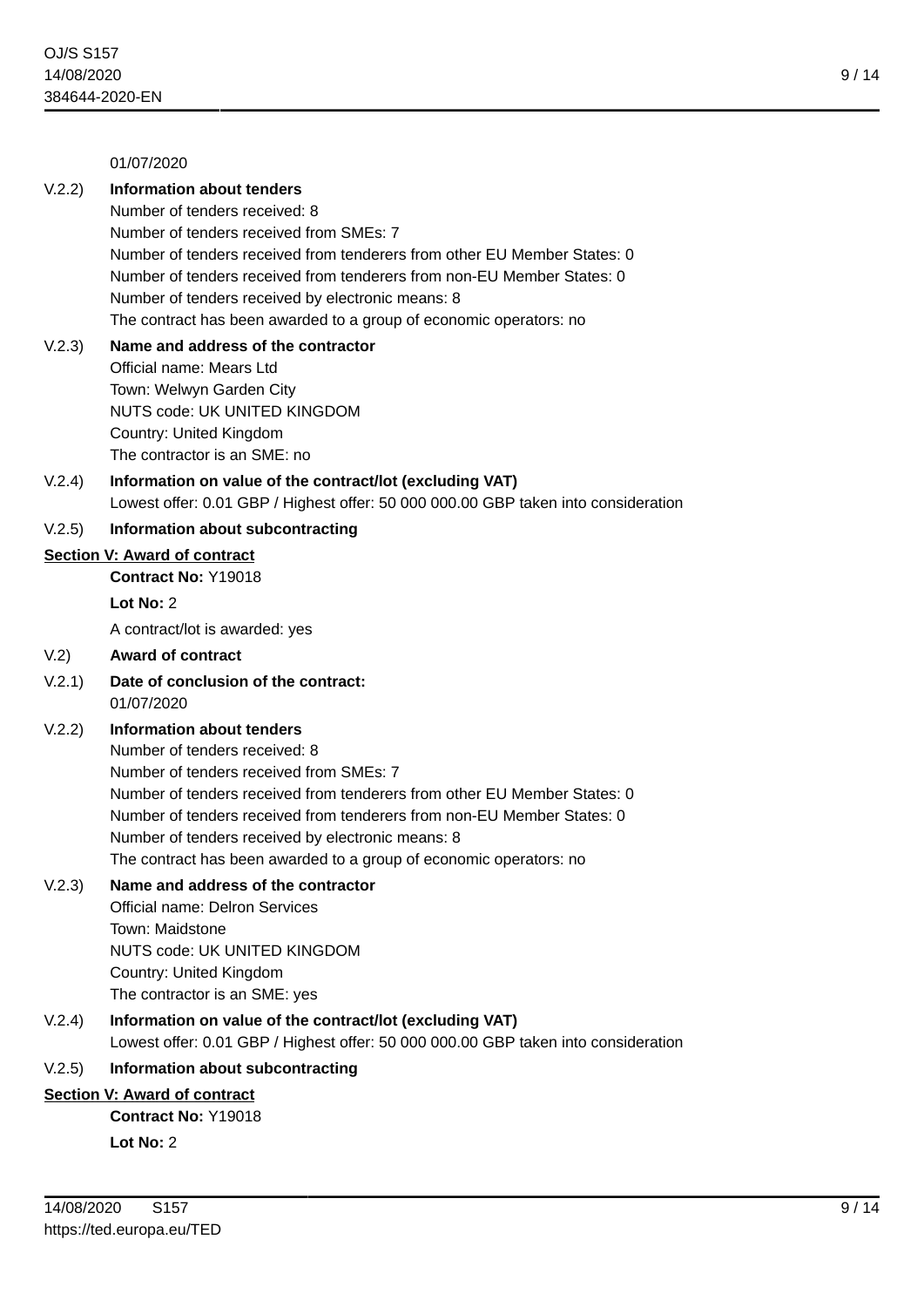10 / 14

A contract/lot is awarded: yes

#### V.2) **Award of contract**

V.2.1) **Date of conclusion of the contract:** 01/07/2020

### V.2.2) **Information about tenders**

Number of tenders received: 8 Number of tenders received from SMEs: 7 Number of tenders received from tenderers from other EU Member States: 0 Number of tenders received from tenderers from non-EU Member States: 0 Number of tenders received by electronic means: 8 The contract has been awarded to a group of economic operators: no

#### V.2.3) **Name and address of the contractor**

Official name: OAC Services Town: Crowborough NUTS code: UK UNITED KINGDOM Country: United Kingdom The contractor is an SME: yes

V.2.4) **Information on value of the contract/lot (excluding VAT)** Lowest offer: 0.01 GBP / Highest offer: 50 000 000.00 GBP taken into consideration

### V.2.5) **Information about subcontracting**

#### **Section V: Award of contract**

**Contract No:** Y19018

**Lot No:** 2

A contract/lot is awarded: yes

- V.2) **Award of contract**
- V.2.1) **Date of conclusion of the contract:** 01/07/2020
- V.2.2) **Information about tenders**

Number of tenders received: 8

Number of tenders received from SMEs: 7 Number of tenders received from tenderers from other EU Member States: 0 Number of tenders received from tenderers from non-EU Member States: 0 Number of tenders received by electronic means: 8 The contract has been awarded to a group of economic operators: no

# V.2.3) **Name and address of the contractor**

Official name: Buildlec Services Town: Basildon NUTS code: UK UNITED KINGDOM Country: United Kingdom The contractor is an SME: yes

- V.2.4) **Information on value of the contract/lot (excluding VAT)** Lowest offer: 0.01 GBP / Highest offer: 50 000 000.00 GBP taken into consideration
- V.2.5) **Information about subcontracting**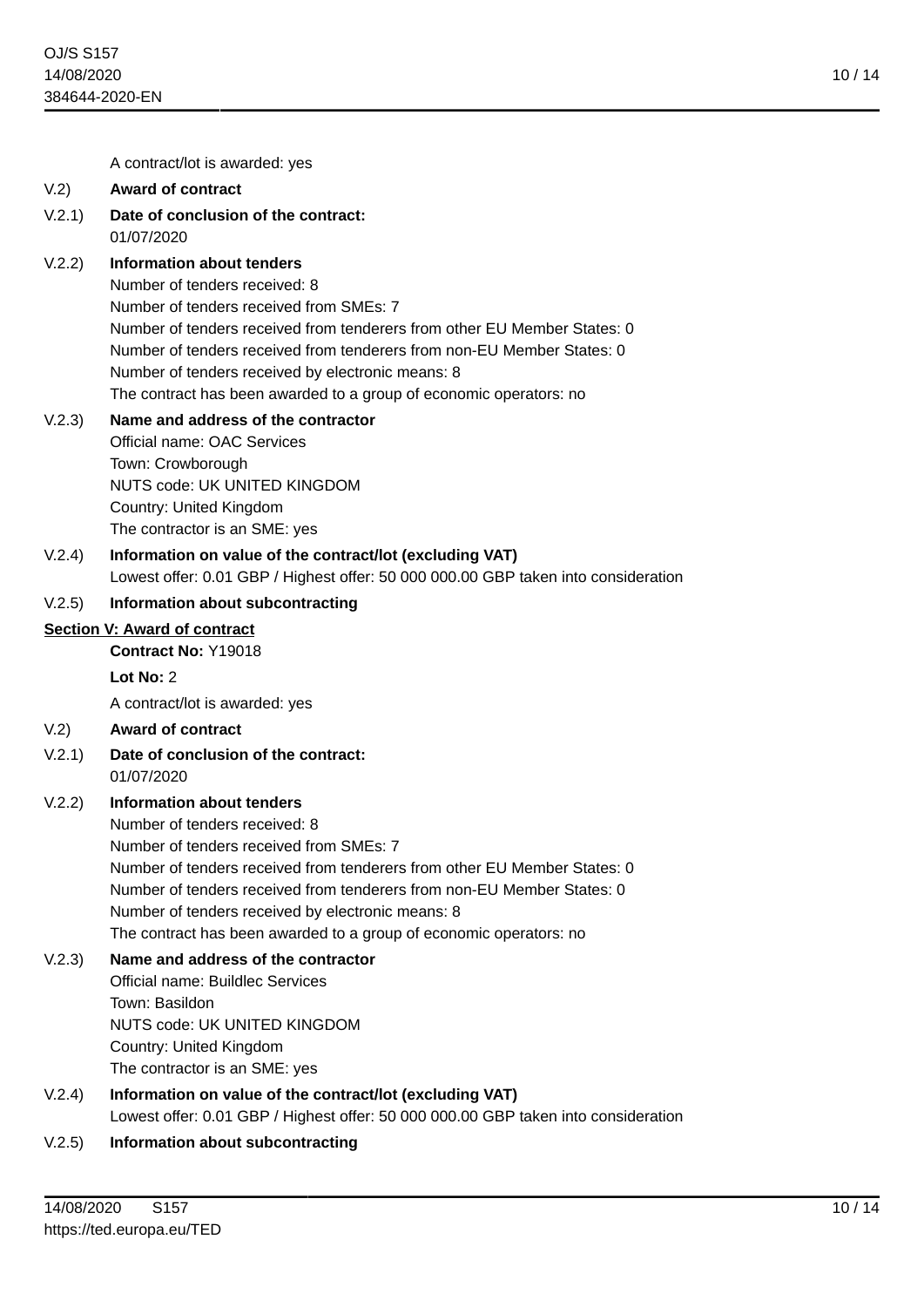| <b>Section V: Award of contract</b> |                                                                                                                                                                                                                                                                                                                                                                                           |  |
|-------------------------------------|-------------------------------------------------------------------------------------------------------------------------------------------------------------------------------------------------------------------------------------------------------------------------------------------------------------------------------------------------------------------------------------------|--|
|                                     | Contract No: Y19018<br>Lot $No: 3$                                                                                                                                                                                                                                                                                                                                                        |  |
|                                     |                                                                                                                                                                                                                                                                                                                                                                                           |  |
|                                     | A contract/lot is awarded: yes<br><b>Award of contract</b>                                                                                                                                                                                                                                                                                                                                |  |
| V.2)                                | Date of conclusion of the contract:                                                                                                                                                                                                                                                                                                                                                       |  |
| V.2.1)                              | 01/07/2020                                                                                                                                                                                                                                                                                                                                                                                |  |
| V.2.2)                              | Information about tenders<br>Number of tenders received: 12<br>Number of tenders received from SMEs: 11<br>Number of tenders received from tenderers from other EU Member States: 0<br>Number of tenders received from tenderers from non-EU Member States: 0<br>Number of tenders received by electronic means: 12<br>The contract has been awarded to a group of economic operators: no |  |
| V.2.3)                              | Name and address of the contractor<br><b>Official name: Smart Electronics</b><br>Town: Winkfield<br>NUTS code: UK UNITED KINGDOM<br>Country: United Kingdom<br>The contractor is an SME: yes                                                                                                                                                                                              |  |
| V.2.4)                              | Information on value of the contract/lot (excluding VAT)<br>Lowest offer: 0.01 GBP / Highest offer: 50 000 000.00 GBP taken into consideration                                                                                                                                                                                                                                            |  |
| V.2.5)                              | Information about subcontracting                                                                                                                                                                                                                                                                                                                                                          |  |
|                                     | Section V: Award of contract                                                                                                                                                                                                                                                                                                                                                              |  |
|                                     | Contract No: Y19018                                                                                                                                                                                                                                                                                                                                                                       |  |
|                                     | Lot $No: 3$                                                                                                                                                                                                                                                                                                                                                                               |  |
|                                     | A contract/lot is awarded: yes                                                                                                                                                                                                                                                                                                                                                            |  |
| V <sub>1</sub> 2)                   | <b>Award of contract</b>                                                                                                                                                                                                                                                                                                                                                                  |  |
| V.2.1)                              | Date of conclusion of the contract:<br>01/07/2020                                                                                                                                                                                                                                                                                                                                         |  |
| V.2.2)                              | Information about tenders<br>Number of tenders received: 12<br>Number of tenders received from SMEs: 11<br>Number of tenders received from tenderers from other EU Member States: 0<br>Number of tenders received from tenderers from non-EU Member States: 0<br>Number of tenders received by electronic means: 12<br>The contract has been awarded to a group of economic operators: no |  |
| V.2.3)                              | Name and address of the contractor<br>Official name: Bright Spark<br>Town: Arundel<br>NUTS code: UK UNITED KINGDOM<br>Country: United Kingdom<br>The contractor is an SME: yes                                                                                                                                                                                                            |  |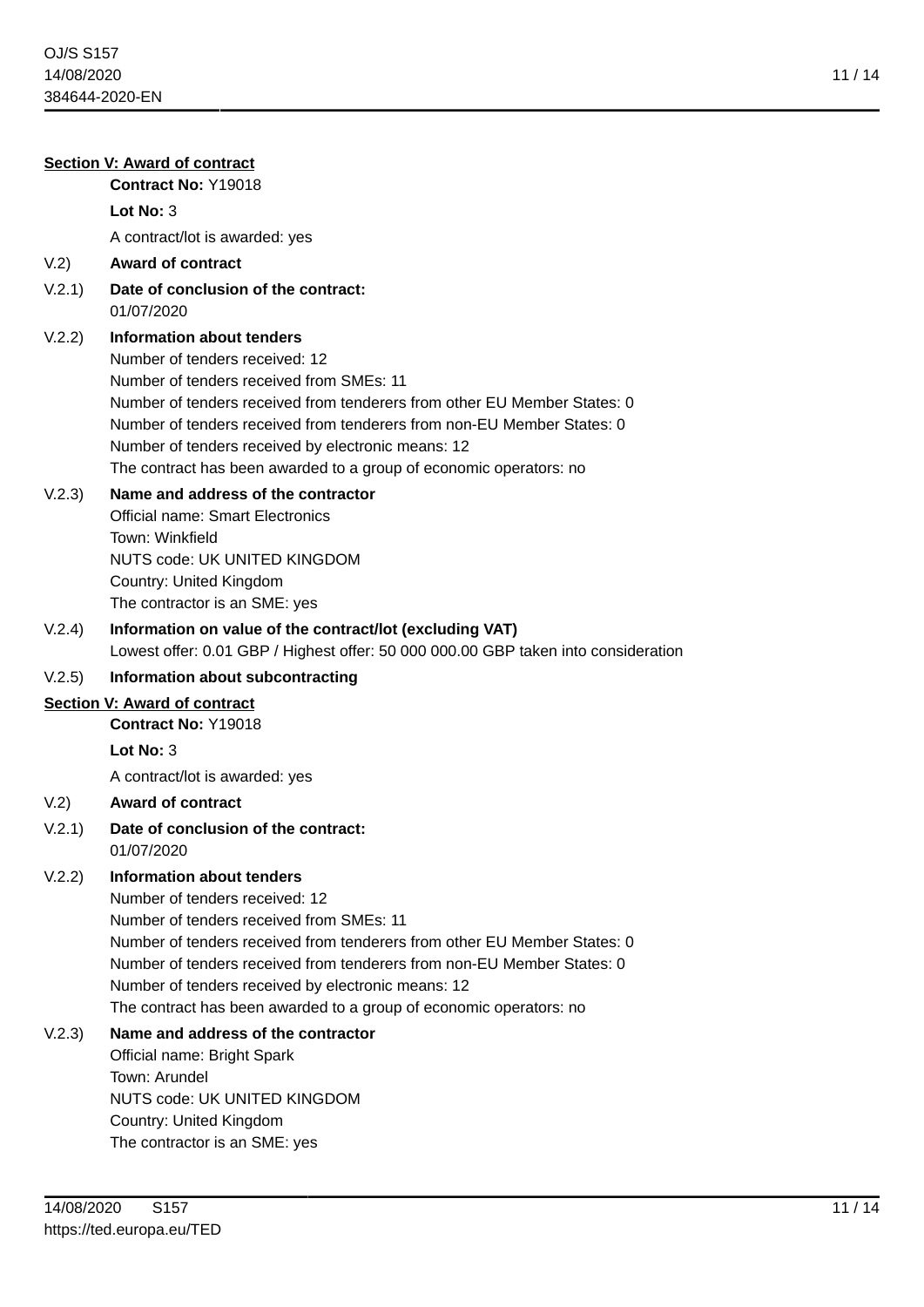| V.2.4) | Information on value of the contract/lot (excluding VAT)<br>Lowest offer: 0.01 GBP / Highest offer: 50 000 000.00 GBP taken into consideration                                                                                                                                                                                                                                            |
|--------|-------------------------------------------------------------------------------------------------------------------------------------------------------------------------------------------------------------------------------------------------------------------------------------------------------------------------------------------------------------------------------------------|
| V.2.5) | Information about subcontracting                                                                                                                                                                                                                                                                                                                                                          |
|        | Section V: Award of contract                                                                                                                                                                                                                                                                                                                                                              |
|        | Contract No: Y19018                                                                                                                                                                                                                                                                                                                                                                       |
|        | Lot No: $3$                                                                                                                                                                                                                                                                                                                                                                               |
|        | A contract/lot is awarded: yes                                                                                                                                                                                                                                                                                                                                                            |
| V.2)   | <b>Award of contract</b>                                                                                                                                                                                                                                                                                                                                                                  |
| V.2.1) | Date of conclusion of the contract:<br>01/07/2020                                                                                                                                                                                                                                                                                                                                         |
| V.2.2) | Information about tenders<br>Number of tenders received: 12<br>Number of tenders received from SMEs: 11<br>Number of tenders received from tenderers from other EU Member States: 0<br>Number of tenders received from tenderers from non-EU Member States: 0<br>Number of tenders received by electronic means: 12<br>The contract has been awarded to a group of economic operators: no |
| V.2.3) | Name and address of the contractor<br>Official name: Energy Conservation<br>Town: Billinghurst<br>NUTS code: UK UNITED KINGDOM<br>Country: United Kingdom<br>The contractor is an SME: yes                                                                                                                                                                                                |
| V.2.4) | Information on value of the contract/lot (excluding VAT)<br>Lowest offer: 0.01 GBP / Highest offer: 50 000 000.00 GBP taken into consideration                                                                                                                                                                                                                                            |
| V.2.5) | Information about subcontracting                                                                                                                                                                                                                                                                                                                                                          |
|        | Section V: Award of contract                                                                                                                                                                                                                                                                                                                                                              |
|        | Contract No: Y19108                                                                                                                                                                                                                                                                                                                                                                       |
|        | Lot No: $3$                                                                                                                                                                                                                                                                                                                                                                               |
|        | A contract/lot is awarded: yes                                                                                                                                                                                                                                                                                                                                                            |
| V.2)   | <b>Award of contract</b>                                                                                                                                                                                                                                                                                                                                                                  |
| V.2.1) | Date of conclusion of the contract:<br>01/07/2020                                                                                                                                                                                                                                                                                                                                         |
| V.2.2) | <b>Information about tenders</b><br>Number of tenders received: 12                                                                                                                                                                                                                                                                                                                        |
|        |                                                                                                                                                                                                                                                                                                                                                                                           |

Number of tenders received from SMEs: 11 Number of tenders received from tenderers from other EU Member States: 0 Number of tenders received from tenderers from non-EU Member States: 0 Number of tenders received by electronic means: 12 The contract has been awarded to a group of economic operators: no

# V.2.3) **Name and address of the contractor**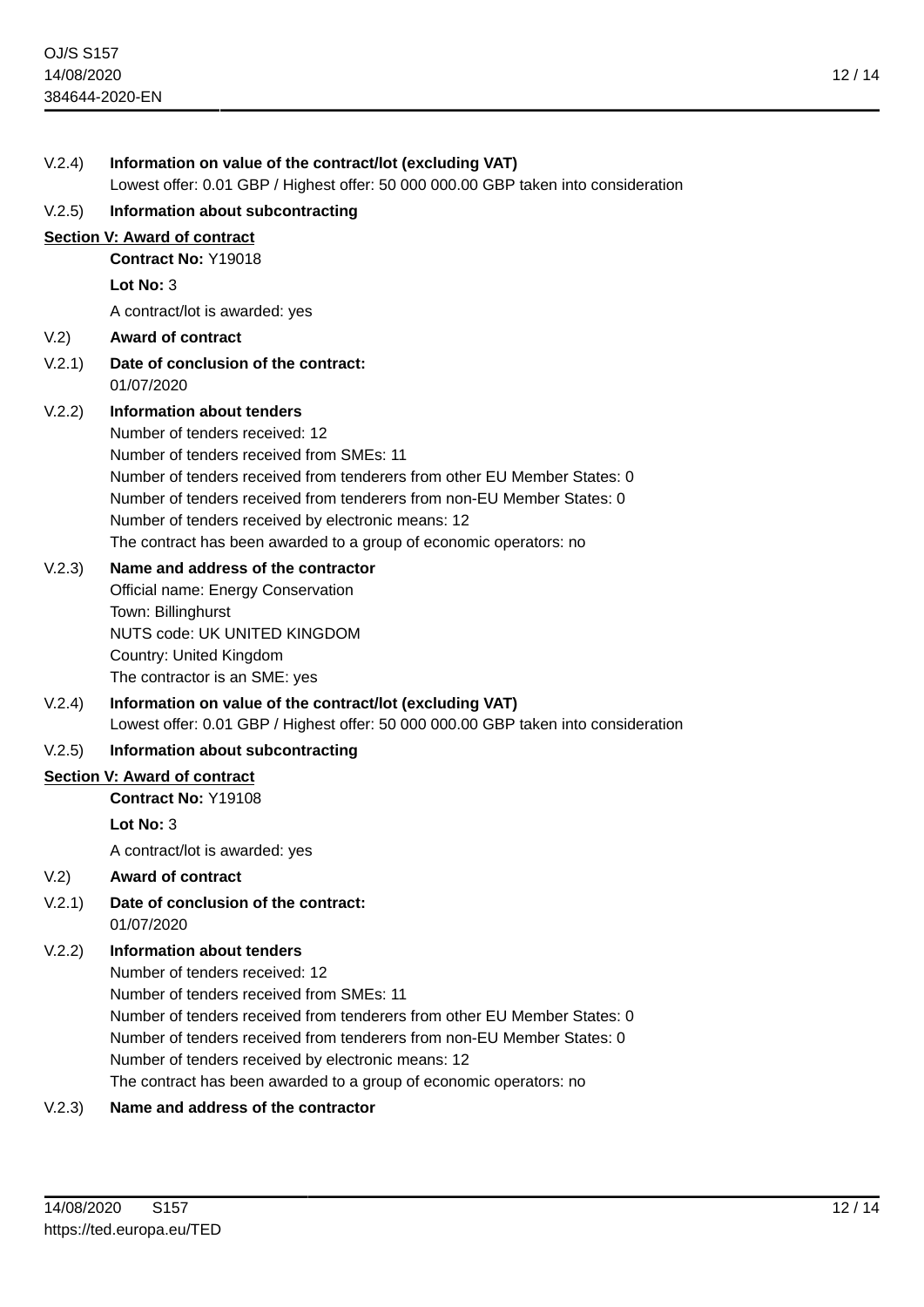Official name: NCS Technology Town: Maidstone NUTS code: UK UNITED KINGDOM Country: United Kingdom The contractor is an SME: yes

### V.2.4) **Information on value of the contract/lot (excluding VAT)** Lowest offer: 0.01 GBP / Highest offer: 50 000 000.00 GBP taken into consideration

### V.2.5) **Information about subcontracting**

### **Section V: Award of contract**

**Contract No:** Y19018

### **Lot No:** 3

A contract/lot is awarded: yes

### V.2) **Award of contract**

V.2.1) **Date of conclusion of the contract:** 01/07/2020

### V.2.2) **Information about tenders**

Number of tenders received: 12 Number of tenders received from SMEs: 11 Number of tenders received from tenderers from other EU Member States: 0 Number of tenders received from tenderers from non-EU Member States: 0 Number of tenders received by electronic means: 12 The contract has been awarded to a group of economic operators: no

### V.2.3) **Name and address of the contractor**

Official name: Nilblock Building Services Town: London NUTS code: UK UNITED KINGDOM Country: United Kingdom The contractor is an SME: yes

V.2.4) **Information on value of the contract/lot (excluding VAT)** Lowest offer: 0.01 GBP / Highest offer: 50 000 000.00 GBP taken into consideration

### V.2.5) **Information about subcontracting**

### **Section V: Award of contract**

**Contract No:** Y19018

**Lot No:** 3

A contract/lot is awarded: yes

### V.2) **Award of contract**

V.2.1) **Date of conclusion of the contract:** 01/07/2020

### V.2.2) **Information about tenders**

Number of tenders received: 12 Number of tenders received from SMEs: 11 Number of tenders received from tenderers from other EU Member States: 0 Number of tenders received from tenderers from non-EU Member States: 0